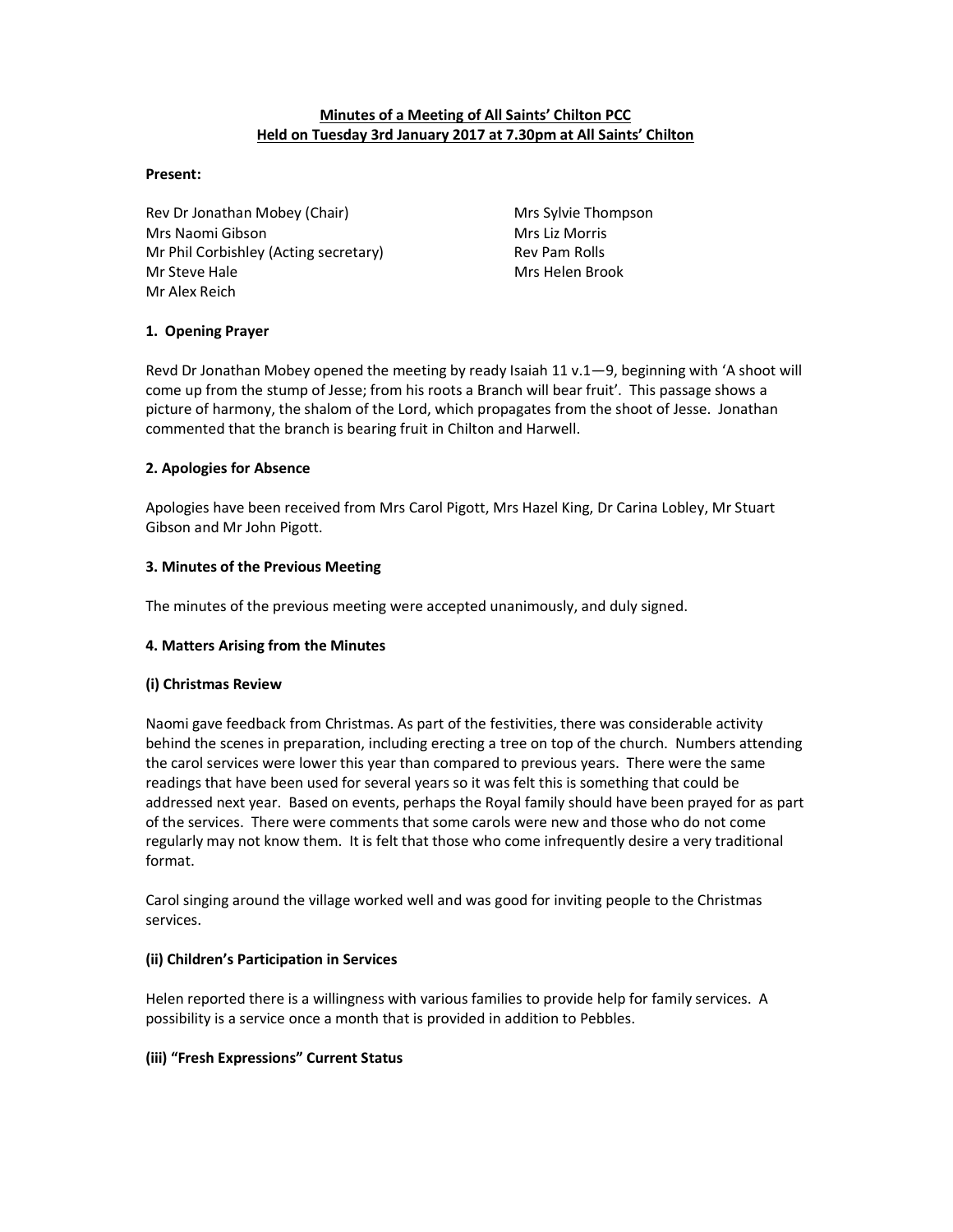"Fresh Expressions" is in a developmental stage, with various formats, times and locations being experimented with. It has been found Friday afternoons do not work so well and a new approach, meeting monthly every second Sunday afternoon, is to be tried. This could be combined with the evening service and a meal shared together.

## (iv) Missions Giving

There is £2000.00 to give

Action: Helen to email a list of where we give

## (v) Bier

West House have kindly offered the use of a stable building to house the bier.

## (vi) Churchyard Wall

The churchyard wall was discussed. The wall between West House and the church is in need of repair but ownership and hence responsibility of the wall is at present unclear. We are waiting to receive feedback from the owners of West House as to their position with respect to this matter.

#### 5. Committee Reports

#### (i) Finance

## (a) Finance report and revenue account

A draft of the Financial Statement for 2016 was circulated. For 2016 the total income has increased approximately 4% compared to 2015. It was mentioned that Chilton Church contributions for Generation Gold could come from the Evergreens fund. On page 9, 'Harvest Supper' should be renamed 'Barn Dance' for 2016.

Approval was given for the accounts to be sent for examination.

The PCC would like to thank Stuart for his efforts in assembling the accounts and providing them so punctually.

# (b) Budget

A budget for 2017 has been prepared and circulated. As for last year a deficit budget has been proposed. Helen brought up the point that we agree to give 15% of the income for Missions but that we often fail to do this. The provision for churchyard maintenance and repairs has increased as there are two trees to remove. Steve asked for the wood from the trees to be left for the parish.

#### The Budget is approved by the PCC with the aim to review finances mid year.

Proposed Jonathan Moby, carried unanimously

# (ii) Fabric Report